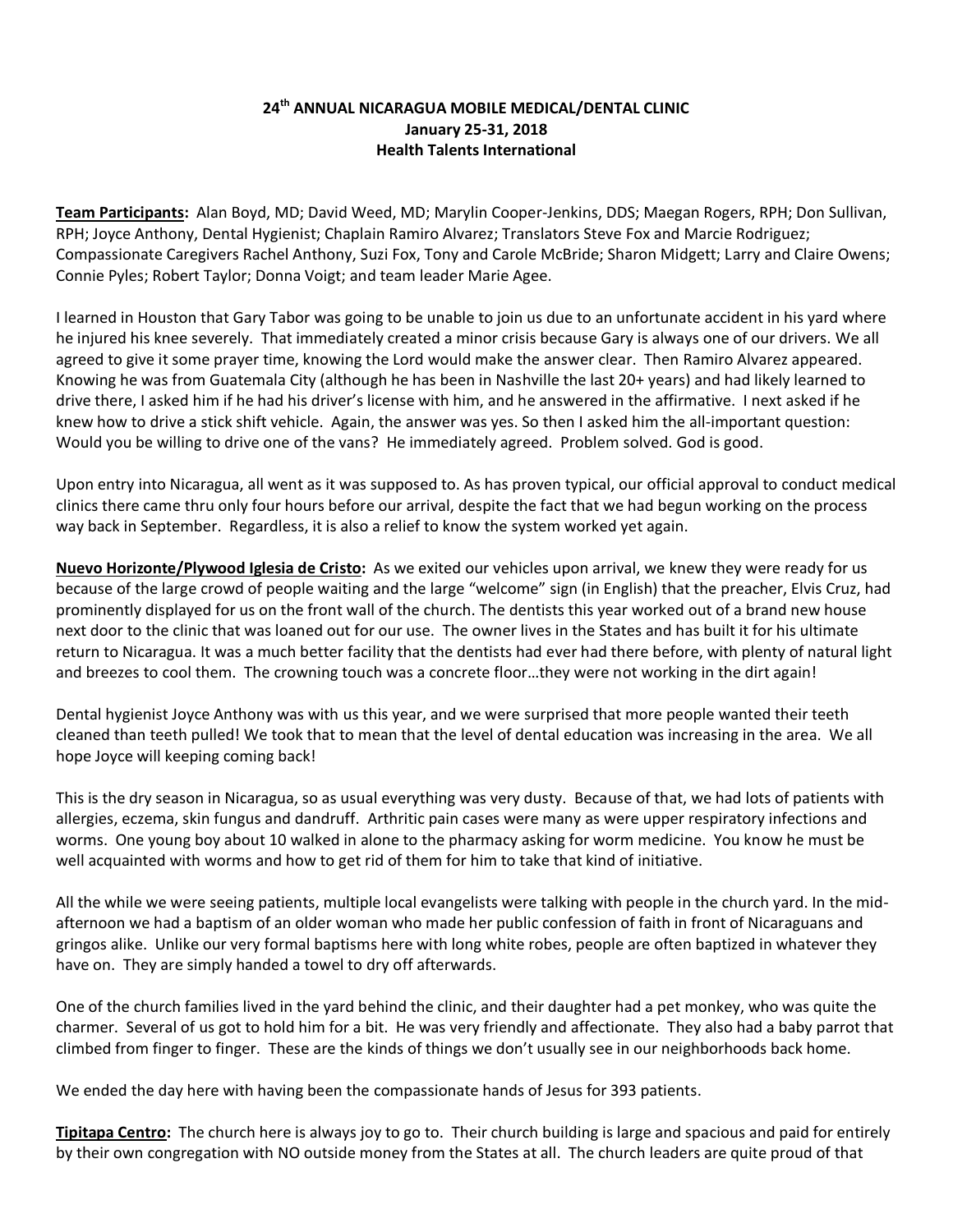fact…as they should be. Their building is located near La Villa, so we are serving the same poverty-stricken population but in a better facility. At La Villa we were actually outside with merely a tarp to protect us from the sun. The doctors treated patients with many of the same ailments as those from the day before. One woman came for treatment of some minor ailments as she was still recovering from having been hit by a car a few weeks before. Again, in the afternoon we were blessed to witness another baptism. By the end of the day, 382 patients had passed through.

**Worship at Rene Polanco and R&R:** We left early for church to allow time for a brief visit to view the Nicaraguan National Palace where their president lives and the cathedral that had been badly in the major earthquake in 1976, I believe. The guards were very nice and accommodating, and one of them even took our group photograph in front of a bank of bougainvillea.

It is a joy to worship at Rene Polanco as we renew friendship among the members there. Ramiro Alvarez preached in both Spanish and English and did an amazing job, as he slipped effortlessly from one language to the other effortlessly. Again, there was a baptism during the service. The crowd at church was larger than I've ever seen it. Many chairs were added in the aisles. They are clearly growing in numbers.

After lunch at TipTop Chicken, we drove to the Masaya market then went to Pizza Hut for dinner. It was a rewarding, fun, and relaxing day all the way around.

**Loma Alegre:** This was our first visit to this church, located southwest of Managua rather than north where we typically go. It took us longer to get there than we had anticipated, so next year we will spend the night in one of the small coastal hotels so we can begin clinic in the day. The church has 3 men members, 63 women members and 120 children. The preacher Oscar is a volunteer and lives in Managua. He drives out to Loma Alegre a couple of times a week with his family and spends the night in the church building in order to minister to them. Loma Alegre is a tiny village made up of campesinos (farm workers) and is desperately poor. We saw no obese people here. Almost everyone here works in the sugar cane fields. Houses are simply made with very few comforts. Again, because it is the dry season, dust and dirt were everywhere. And because it is very near the Pacific Ocean, the wind blows all the time. Recently during a particularly violent storm, the wind was strong enough to blow down and destroy the children's classroom, a primitive structure made of tree trunks and thatch.

It was here that Dr. David Weed reported seeing his first ever severely autistic child, a non-verbal 7-year-old boy being raised by his single mother because his father left when it was clear there was something wrong with his son. The child had never been diagnosed, but his symptoms made clear his condition. The mother works in the sugarcane fields for six months out of the year when work is available. According to the numbers she gave him, she makes about \$75/month. The other six months she has to beg for food for herself and her son. Ramiro, David, Steve and Sharon prayed for her afterwards, and through her tears she seemed deeply grateful to them.

Three young men came for physical therapy. They spend all day using machetes to cut sugar cane and have developed what is known as Popeye arms, where their forearms become unusually large and painful from overuse.

During the day, there were two river baptisms: Ana Maria (a young mother with a baby) and Enrique (19-yr-old). River baptisms are special to me. In this case, actually getting to the river was quite a challenge. The path was very steep and rocky, and according to Carole McBride's Fitbit, was the equivalent of 12 flights of stairs each way! Because of these baptisms, the church member count is now 4 men, 64 women and 121 children!

Because of our late arrival, we only treated 331 people here. Next year we will see many more.

**Cofradia Iglesia de Cristo:** This was our sixth year to hold clinic here and it is always well organized. It is located north of Managua. The church leadership as well as the patients are always quick to show their appreciation for our visit. Again, the dry, dusty season has caused many to suffer from the same ailments we had seen earlier. The most unusual patient we had was a young man who was severely obese at 395 pounds on his small frame. He could barely walk. By the end of the day, we had treated 436 people.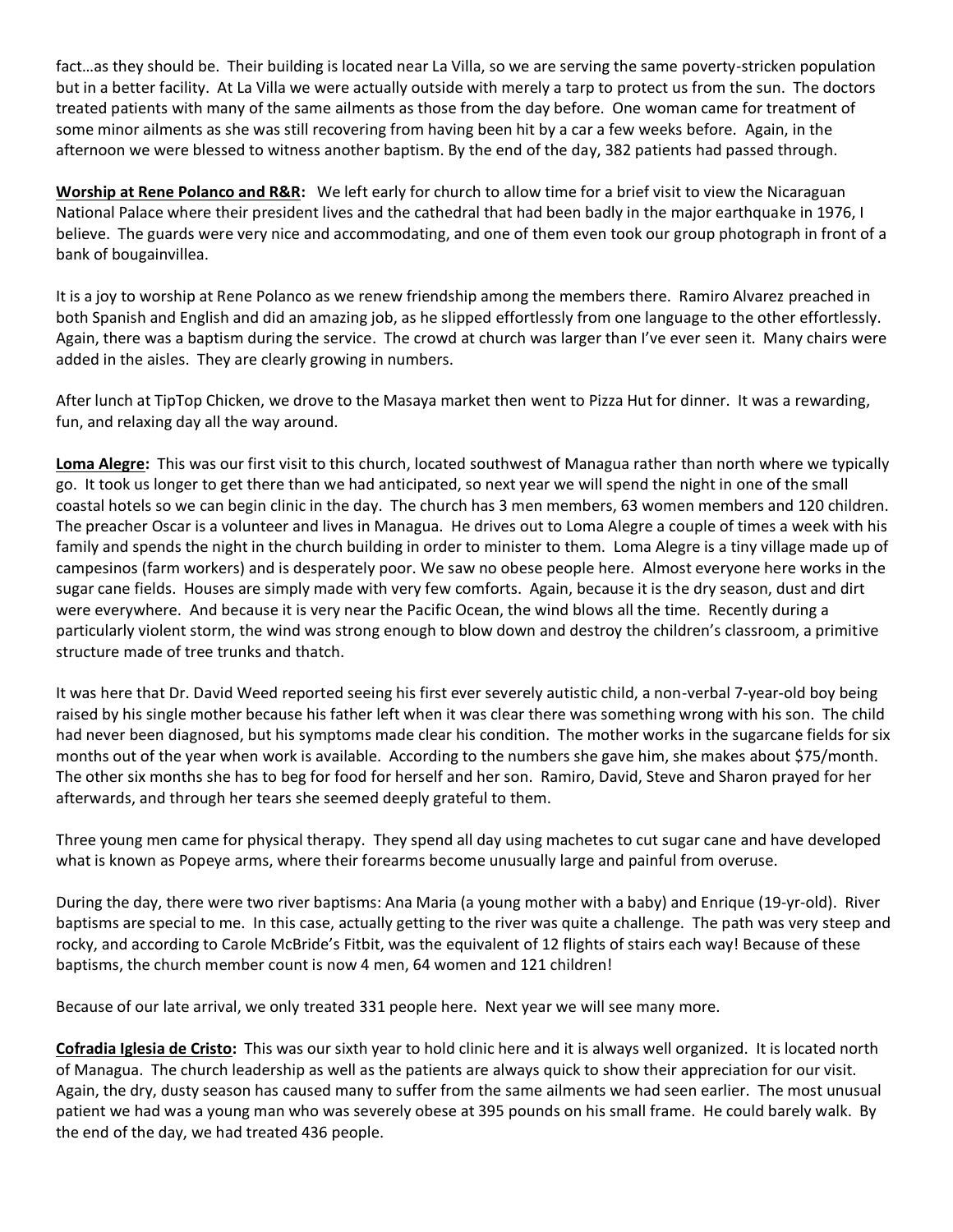Our total patient number for the four days was 1,542. We could never have seen this many patients without the capable and willing help of our wonderful Nicaraguan counterparts. Drs. Juliana Mena (Jose Garcia's wife), Dr. Eduardo Ortega and Dr. Lopez were a vital part of the medical team as were Dr. Julie Garcia Mena (Jose's daughter) and her team to the dental team. It was an amazing effort by all…and all for the glory of God!



Morning devo at Nuevo Horizonte



Nuevo Horizonte Iglesia de Cristo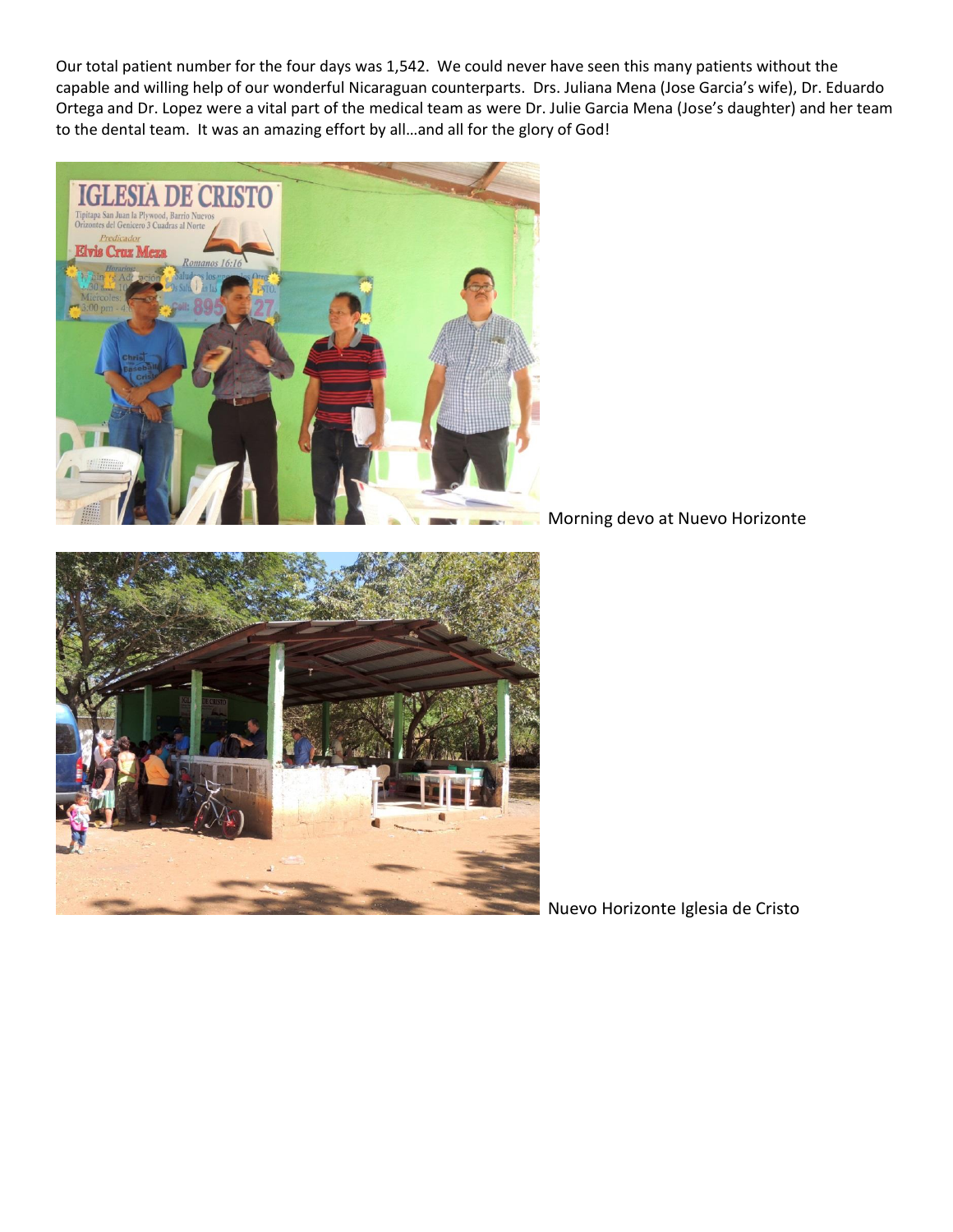

Dr. Alan looking for…??

Busy pharmacy at Tipitapa Centro

Loma Alegre Iglesia de Cristo